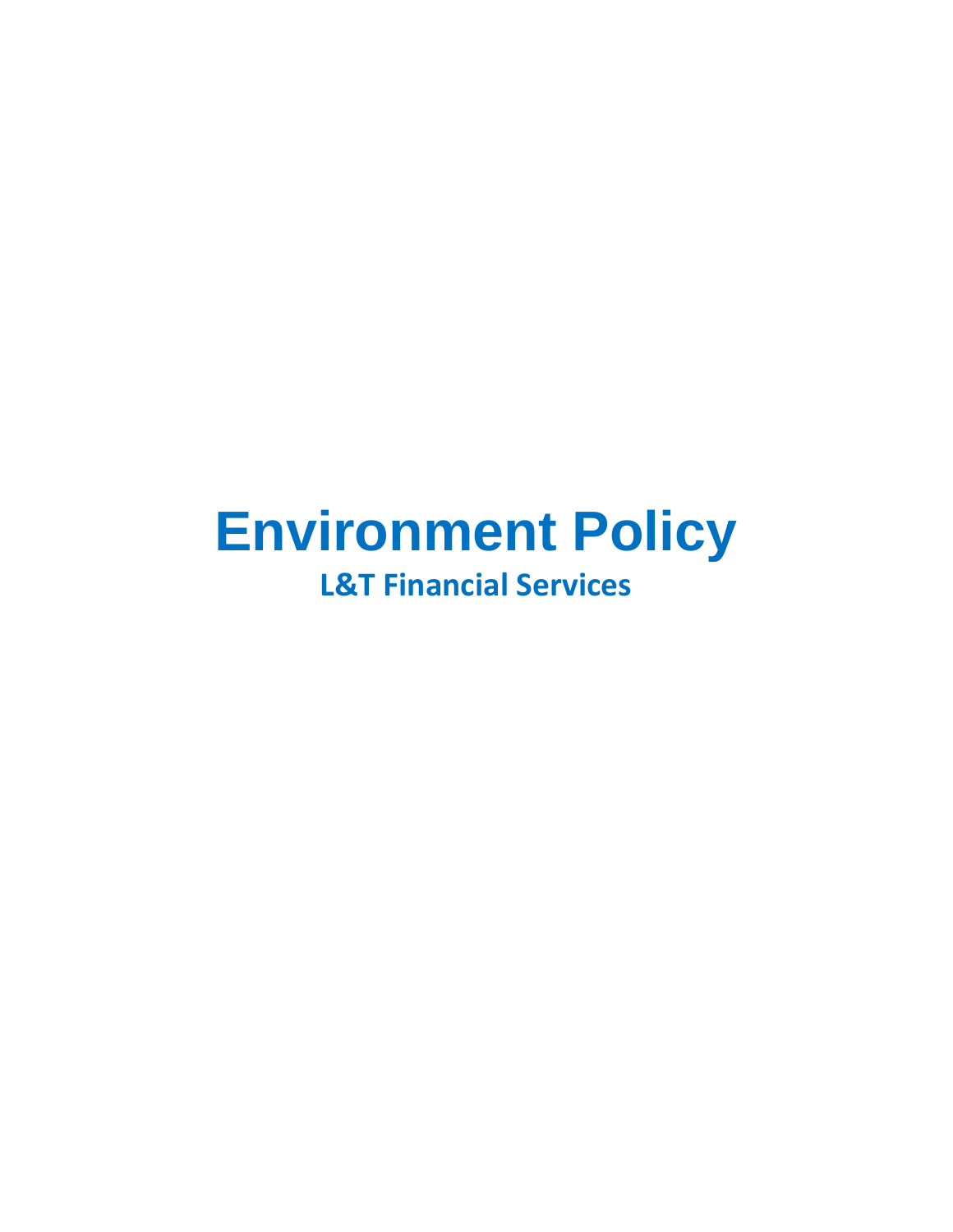# **Contents**

| <b>Version</b> | <b>Date of Adoption</b> | Change<br>Reference                                                                                                                                                                                                                                                                                                                                                             | Owner                                      | <b>Approving</b><br><b>Authority</b> |
|----------------|-------------------------|---------------------------------------------------------------------------------------------------------------------------------------------------------------------------------------------------------------------------------------------------------------------------------------------------------------------------------------------------------------------------------|--------------------------------------------|--------------------------------------|
| 1.             | April 2021              |                                                                                                                                                                                                                                                                                                                                                                                 | FCM Team<br>CSR&<br>Sustainability<br>Team | <b>CSR &amp; ESG</b><br>Committee    |
| 2.             | April 2022              | CSR and ESG<br>Committee had<br>approved<br>Environment,<br><b>Health and Safety</b><br>Policy on April 29,<br>2021. The said<br>policy has been<br>split into two<br>policies i.e.;<br>Environment<br>Policy and Health<br>and Safety Policy<br>in accordance<br>with the best<br>practices followed<br>in the industry and<br>recommendation<br>of an external<br>consultant. | FCM Team, CSR<br>& Sustainability<br>Team  | <b>CSR &amp; ESG</b><br>Committee    |